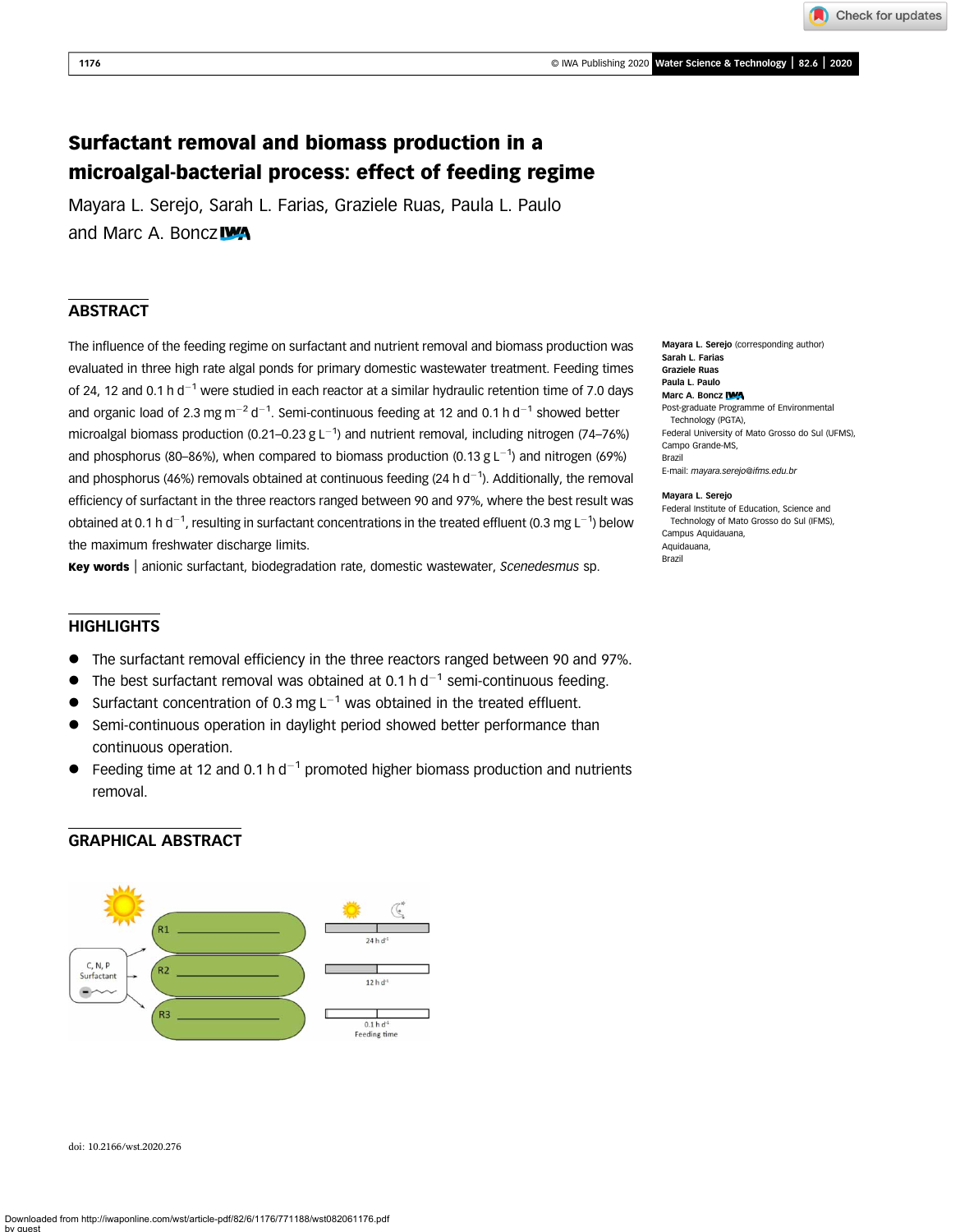# **INTRODUCTION**

According to the World Health Organization (WHO), there are still many countries that treat less than half of the wastewater generated. In Brazil, only 56% of domestic wastewater was treated at secondary level until 2017 [\(UNICEF & WHO](#page-7-0) ). Furthermore, conventional treatment processes do not completely remove nutrients and emerging contaminants, including surfactants, which as a result are discharged in water bodies continuously, increasing the damage done to aquatic ecosystems. Surfactants comprise a vast number of chemical compounds and are divided into the classes of anionic, cationic, nonionic, and amphoteric surfactants, where anionic surfactants are traditionally the most used surfactants (around 60%) due to their detersive properties and lower costs ([Pirsaheb](#page-7-0) et al. 2014; [Palmer & Hatley](#page-7-0) 2018; Siyal [et al.](#page-7-0) 2020). On the other hand, cationic surfactants account for about 30% of surfactant use (Siyal [et al.](#page-7-0) 2020). The largest volumes of surfactant-containing products come from the cleaning products (detergents and soaps), petroleum and personal care products industries [\(Nitschke & Pastore](#page-7-0) 2006). Hence, these compounds are released into the water bodies from wastewater treatment plants (WWTPs) or on agricultural lands from sludge (Scott  $&$  Jones 2000), where the potential for environmental risk depends on the concen-tration and type of surfactant ([Lechuga](#page-6-0)  $et$   $al.$  2016). [Siyal](#page-7-0) *[et al.](#page-7-0)* (2020) emphasized that when the length of the alkyl groups increases, the toxicity of the surfactant also increases. The main environmental damage resulting from the discharge of these surfactants in water bodies includes: reduced surface tension of the water, reduced breeding ability of aquatic organisms, and reduced oxygen levels in water bodies as a result of their degradation, among others [\(Palmer & Hatley](#page-7-0) 2018). According to [Market Wired \(](#page-6-0)2017), about 24.2 million tons of surfactant are expected to be produced in 2022.

Traditionally, technologies based on physical–chemical methods, such as chemical coagulation, electrochemical oxidation and photocatalytic degradation, have been used to remove the surfactants from water ([Aboulhassan](#page-6-0) et al. 2006; [Palmer & Hatley](#page-7-0) 2018). However, these technologies have drawbacks, like high operational costs and in some cases the production of hazardous by-products [\(Palmer &](#page-7-0) [Hatley](#page-7-0) 2018). On the other hand, biological treatment of surfactants by aerobic microorganisms requires a lot of energy for aeration, while degradation by anaerobic microorganisms has only a limited removal efficiency, of around 40–85%, depending on the type of surfactant [\(Palmer &](#page-7-0) [Hatley](#page-7-0) 2018). In contrast, microalgal-bacterial processes in high rate algal pond (HRAP) systems may represent a less energy intensive and more environmentally friendly alternative for an efficient removal of these contaminants. Contextually, this process is based on the cooperative interactions between microalgae and bacteria, with  $CO<sub>2</sub>$  and  $O<sub>2</sub>$ exchanges resulting from oxidation of organic matter by bacteria concomitantly with assimilation of  $CO<sub>2</sub>$  and nutrients by microalgae ([Muñoz & Guieysse](#page-7-0) 2006). Thus, in HRAP systems, mechanical aeration may not be required, while nutrients such as nitrogen and phosphate, responsible for eutrophication, can be concomitantly taken up by the microalgae and removed. Other pollutants can be removed in this process as well, including surfactants. The microorganisms may use the surfactants as an energy or as a nutrient source, by (co-)metabolization ([Palmer & Hatley](#page-7-0) 2018). In this context, surfactant removal by microalgae-based technologies can occur via abiotic (sorption, volatilization or photodegradation) and/or biotic (biodegradation, microalgae uptake or metabolization) mechanisms ([Matamoros](#page-6-0)  $et$  al. 2015).

[Hena](#page-6-0) et al.  $(2015)$  show high growth rates of Scenedesmus sp., Chlamydomonas sp., Chlorococcum humicola, Botryococcus braunii and Chlorella sp. in batch experiments using municipal wastewater with a high anionic surfactant content (51 mg  $L^{-1}$ ), reaching removal efficiencies of above 97.9% in 10 days. More recently, [Katam & Bhatta](#page-6-0)[charyya \(](#page-6-0)2018) compared the anionic surfactant removal in a microalgal reactor with that in an activated sludge process: removal efficiencies reached up to 80 and 95%, respectively. In spite of these promising results, the effectiveness of HRAPs for anionic surfactant removal is not yet considered proven technology in the literature. Furthermore, despite the promising results with wastewater treatment obtained in HRAPs with continuous and semi-continuous feeding [\(de-Bashan](#page-6-0) [et al.](#page-6-0) 2002; Kim et al. 2014; [Posadas](#page-7-0) et al. 2014,  $2015$ ; [Beydes & Kapdan](#page-6-0)  $2018$ ; Ruas *[et al.](#page-7-0)*  $2018$ ; [Salgueiro](#page-7-0) [et al.](#page-7-0) 2018), varying feeding regimes affect pollutant removal and biomass productivity in HRAPs, but the exact effects of different feeding regimes are still barely known, while this knowledge is crucial to understand and optimize the performance of microalgal-bacterial systems.

The objective of this work was thus to evaluate the influence of different feeding regimes (continuous versus semicontinuous) on the removal of anionic surfactants and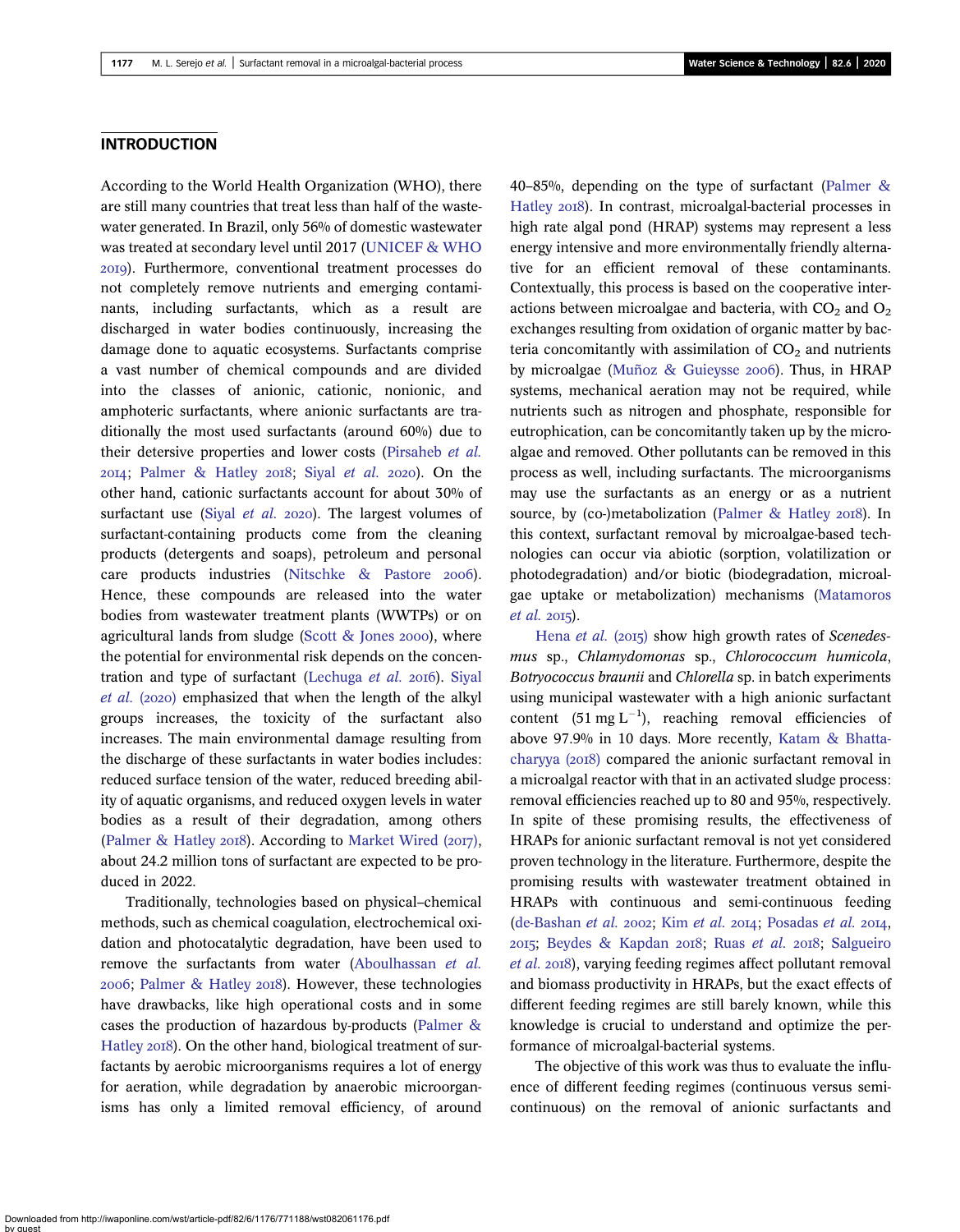nutrients, as well as on the biomass production in three identical HRAPs treating primary domestic wastewater (PDW), at identical organic loading rates.

## MATERIALS AND METHODS

#### Inoculum

The HRAPs were inoculated with a consortium formed mainly of *Scenedesmus* sp.  $(\approx 98\%)$  previously cultivated in outdoor reactors treating domestic wastewater, with a total suspended solids (TSS) concentration of 1.4 g  $L^{-1}$ . Activated sludge was also inoculated in the HRAPs, and collected from the WWTP in Campo Grande-MS (Brazil), with 4.2 gTSS  $\mathrm{L}^{-1}.$ 

#### Primary domestic wastewater

PDW was collected from a primary treatment tank of a WWTP located in Campo Grande-MS, Brazil, and stored in a 300 L agitation cooling tank (Implemis, Brazil) at  $4^{\circ}$ C prior to feeding into the HRAPs. Influent soluble concentrations of surfactant, chemical oxygen demand (COD), total organic carbon (TOC), inorganic carbon (IC), total organic nitrogen (TN), ammonium ion  $(N-NH<sub>4</sub><sup>+</sup>)$  and total phosphorus as  $P\text{-}PO_4^{3-}$  (TP) in the PDW are summarized in Table 1. All parameters were analysed according to Standard Methods for the Examination of Water and *Wastewater* [\(APHA](#page-6-0) *et al.* 2012). Nitrite  $(N-NO<sub>2</sub>)$  and nitrate  $(N-NO<sub>3</sub>)$  concentrations were below detection limits using ion chromatography (see section 'Analytical procedures').

Table 1 | Physical-chemical characteristics of the primary domestic wastewater during the experiment

| Parameter  | <b>Unit</b> | <b>Concentration</b> |
|------------|-------------|----------------------|
| Surfactant | $mg L^{-1}$ | $9.9 \pm 0.7$        |
| <b>COD</b> | $mg L^{-1}$ | $127 \pm 11$         |
| <b>TOC</b> | $mg L^{-1}$ | $119 \pm 9$          |
| IC         | $mg L^{-1}$ | $53 \pm 11$          |
| TN         | $mg L^{-1}$ | $66 \pm 15$          |
| $N-NH_4^+$ | $mg L^{-1}$ | $20 \pm 5$           |
| TP         | $mg L^{-1}$ | $6.1 \pm 0.4$        |
| pH         |             | $8.0 \pm 0.1$        |

## Experimental setup

The experimental setup consisted of three polypropylene 21 L HRAPs (R1, R2 and R3), with an illuminated surface of ≈0.13 m<sup>2</sup> and 16 cm cultivation broth depths [\(Figure 1](#page-3-0)), installed outdoors. One submerged pump with a nominal flow rate of  $540 \text{ L h}^{-1}$  (Sarlo Better B500, Brazil) was located at the bottom of each reactor, maintaining a liquid recirculation velocity of  $20 \pm 2$  cm s<sup>-1</sup> in order to promote complete agitation (Ruas [et al.](#page-7-0) 2018). Each HRAP was followed by a 1 L sedimentation tank (S1, S2 and S3), with a hydraulic retention time (HRT) of  $\approx 8 \pm 0$  h.

## Operational conditions

The HRAPs were operated at similar organic loading rate and HRT, of  $2.3 \pm 0.4$  mgCOD m<sup>-2</sup> d<sup>-1</sup> and  $7.0 \pm 0.2$  days, respectively, but with different feeding regimes, in order to evaluate the influence of feeding regime on PDW treatment. R1 was fed continuously  $(24 h d^{-1})$ , whilst R2 and R3 were fed semi-continuously, for 12 and 0.1 h  $d^{-1}$ , respectively. The feeding of R2 and R3 both started at 9:00 a.m but finished at 9:00 p.m. and 9:06 a.m., respectively. The experiment was conducted at the Effluents Laboratory of the Federal University of Mato Grosso do Sul (Campo Grande-MS, Brazil) for 36 days at a temperature of  $\approx$  29 °C.

#### Sampling

Two samplings were performed three times a week to elucidate the performance of the HRAPs: in the morning (T1) and afternoon (T2). The first sampling, T1, occurred at 9:00 a.m. in the cultivation broth of R1, R2 and R3, before starting feeding of R2 and R3; and also at 9:06 a.m. in the effluent (E1, E2 and E3) of the settlers, after stopping feeding of R3. The second sampling, T2, occurred at 4:00 p.m., only in the cultivation broths of R1, R2 and R3, after several hours of exposure to sunlight. At T1, samples of 200 mL were taken to determine TSS and soluble concentrations of COD, TOC, IC, TN, N-NH $_4^+$ , N-NO<sub>2</sub>, N-NO<sub>3</sub>, TP and anionic surfactant. At T2, samples of 20 mL were drawn to determine the soluble anionic surfactant. Samples of dissolved compounds were obtained from the samples by filtering through 0.45 μm glass fibre filters prior to analysis. The temperature, pH and dissolved oxygen (DO) concentrations were monitored daily at T1 and T2. All parameters were analysed according to Standard Methods for the Examination of Water and Wastewater ([APHA](#page-6-0) et al. 2012). Furthermore, the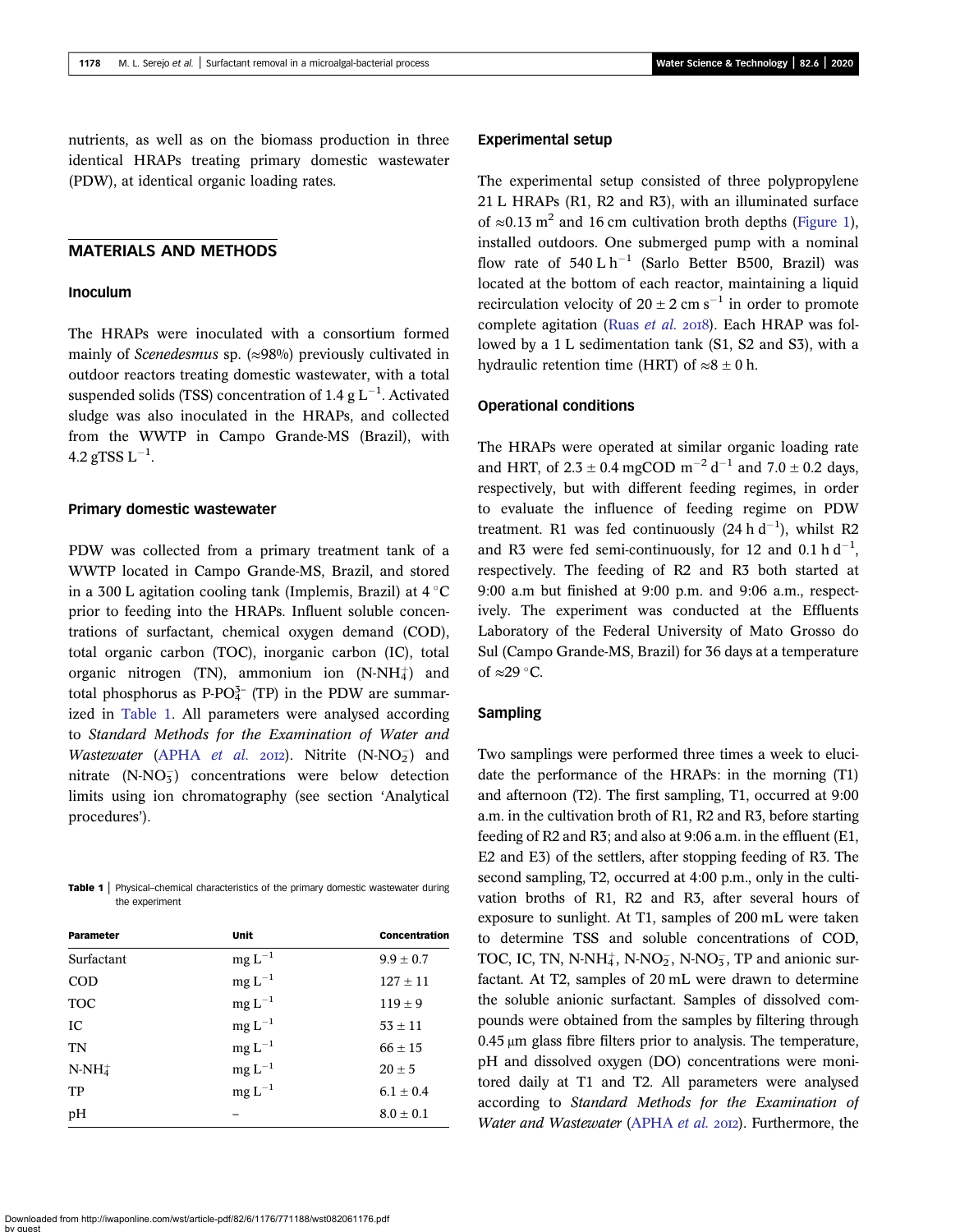<span id="page-3-0"></span>

Figure 1 | Experimental setup of the three 21 L HRAPs for primary domestic wastewater treatment

daily evaporation rate was determined from the difference between the influent and effluent flow rates.

#### Analytical procedures

The TOC, IC and TN were determined using a TOC analyser (Vario TOC Cube, Elementar, Germany). COD was analysed using the closed reflux dichromate and acid digestion method ([APHA](#page-6-0) *et al.* 2012). N-NH<sub>4</sub> and pH were measured using Orion Dual Star (Thermo Scientific, The Netherlands) ammonia and pH electrodes, respectively, while  $N-NO_2^-$ ,  $N\text{-}NO_3^-$  and P-PO $_4^{3-}$  were analysed using a Dionex UltiMate ICS 1100 ion chromatography system with IonPac AG19/ AS19 column (Thermo Scientific, USA). The anionic surfactant concentration was determined using methyl dodecylbenzene sulphonate reagent in MN Nanocolor® Tube Tests. Temperature and DO were measured using a Jenway 9500 DO2 oximeter (Jenway, UK). The light intensity (photosynthetically active radiation) was recorded with a Quantum meter MQ-200 (Apogee Instruments, USA). The microalgae identification was carried out by microscopic examination (Olympus BX41, USA) of samples fixed with 5% lugol acid and stored at  $4^{\circ}$ C prior to analysis.

# RESULTS AND DISCUSSION

#### Surfactant removal efficiency

The influent surfactant concentration in this study, of  $9.9 \pm$  $0.7$  mg L<sup>-1</sup>, was in the same range as in previous studies indicating 2–21 mg L<sup>-1</sup> ([Pirsaheb](#page-7-0) *et al.* 2014). Surfactant concentrations comparable to the discharge limit in fresh water in Brazil of  $0.5 \text{ mg } L^{-1}$  [\(Brasil](#page-6-0) 2005) were found in all samples from the cultivation broth of R1 and R2, at T1 and T2 (Figure  $2(a)$ ), and from the effluent of the settler E1 and E2 (Figure 2(b)). This removal corresponds to about 95% removal, suggesting continuous removal of surfactants from both reactors. Concentrations below the discharge limit were only recorded in R3 (0.3  $\pm$  0.1 mg L<sup>-1</sup>)



Figure 2 | Surfactant concentration of (a) the cultivation broth of R1, R2 and R3 at T1 and T2, and (b) the effluent E1, E2 and E3 from the settler.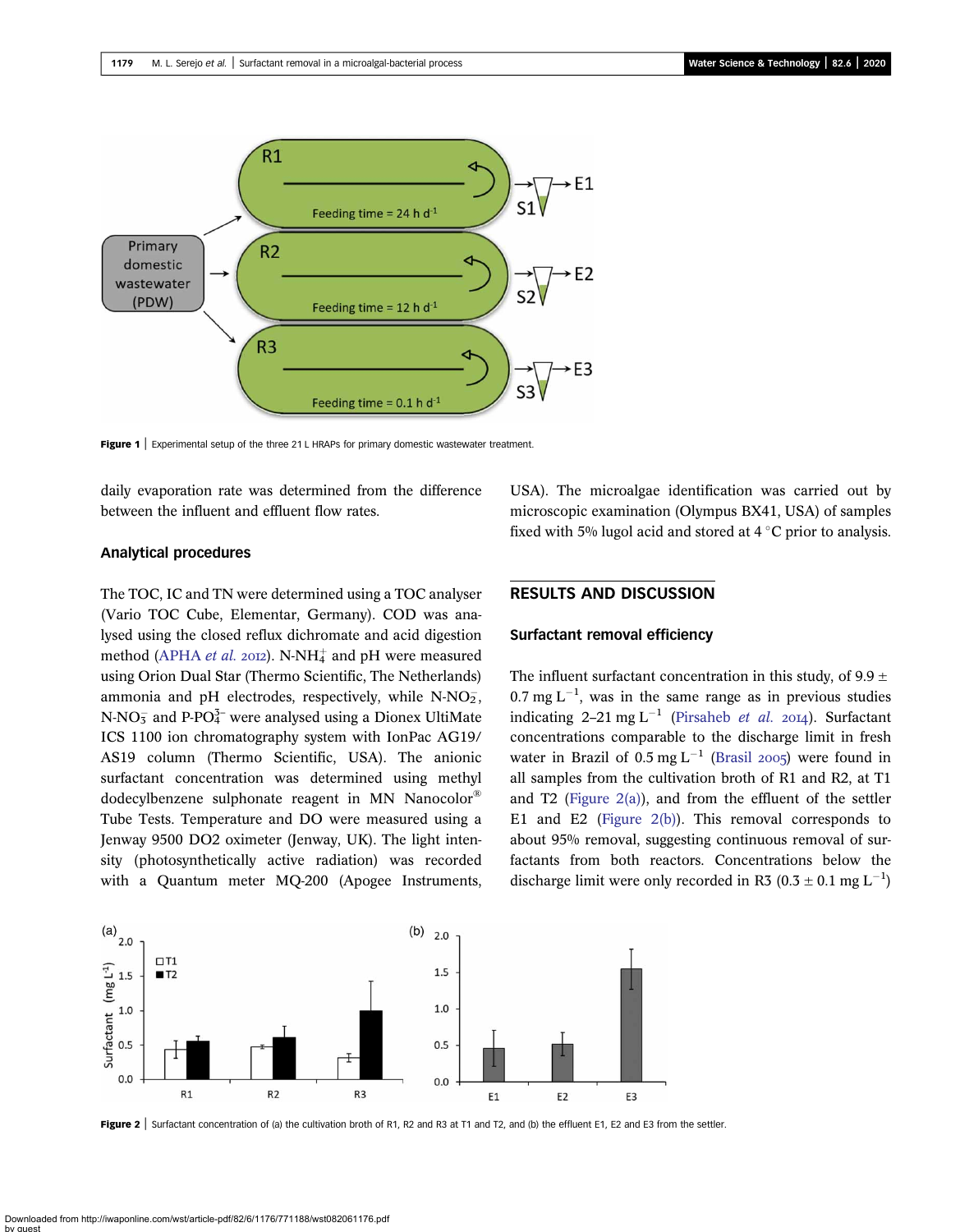just before feeding at T1, corresponding to a  $97 \pm 1\%$ removal. On the other hand, surfactant concentrations reached  $1.5 \pm 0.3$  mg L<sup>-1</sup> just after feeding (E3) [\(Figure 2\(b\)](#page-3-0)), and reduced to  $1.0 \pm 0.4$  mg L<sup>-1</sup> after 7 hours of daylight at T2. This result shows that bacteria are responsible for the removal (biodegradation) as even in R1 (continuous feeding) the concentrations at the end of the day are slightly higher than results obtained in the morning. Considering that the treated effluent could be removed from the system before receiving new influent (batch operation), a short feeding time, such as 0.1 h d<sup>-1</sup>, can be a great alternative to remove surfactants and other pollutants in HRAPs. In this sense, an economical viability analysis is crucial to verify the feasibility of this operation, considering for instance the energy used in pumping and the construction costs of treatment and storage units, suggesting a niche for future investigations.

High removal efficiencies of anionic surfactants from municipal wastewater by Scenedesmus sp. (97.5%), Chlamydomonas sp. (98.0%), Chlorella sp. (99.4%), Chlorococcum humicola (97.9%) and Botryococcus braunii (99.1%) were recorded by [Hena](#page-6-0) et al. (2015) in 10 d batch experiments with an initial concentration of 50 mg  $L^{-1}$ . More recently, [Katam and Bhattacharyya \(](#page-6-0)2018) studied the effect of solid retention times (SRTs) (2–12 days) on anionic surfactant removal in a microalgal reactor and an aerobic bacterial reactor. Removal efficiencies reached up to 80 and 95%, respectively, at 10 days SRT. Anionic surfactants were also removed by 98.3% from domestic wastewater in a wetlands wastewater treatment plant [\(Kruszelnicka](#page-6-0) et al. 2019), while removal in continuous activated sludge systems ranged from 93.7 to 96.7% (initial concentration of  $\approx$ 16 mg L<sup>-1</sup>) ([Pirsaheb](#page-7-0) et al. 2014). On the other hand, [Matamoros](#page-6-0) et al.  $(2015)$  obtained removal efficiencies of a non-ionic surfactant in HRAPs varying between 59% (cold season, 4 days HRT) and 93% (warm season, 8 days HRT).

Finally, the surfactant concentration in R3 clearly shows first-order degradation kinetics (Figure 3), with a rate constant of  $1.18 d^{-1}$ . This biodegradation rate constant is similar to that obtained by [Andrade](#page-6-0) et al. (2017) of 0.91–  $1.30 d^{-1}$ , using activated sludge for linear alkyl benzene sulphonate removal; however, lower than the rate constant calculated from results of Hena [et al.](#page-6-0)  $(2015)$  of 2.72–  $4.98 d^{-1}$ , using different microalgae for municipal wastewater treatment.

#### Biomass productivity and settleability

The different feeding regimes in R1, R2 and R3 promoted mixed culture biomass concentrations of  $0.13 \pm 0.02$ ,



Figure 3 | Time course of surfactant degradation of R3 in the effluent E3 (after feeding) and cultivation broth at T1 and T2.

 $0.23 \pm 0.03$  and  $0.21 \pm 0.01$  g L<sup>-1</sup> [\(Table 2](#page-5-0)), corresponding to biomass productivity rates of 1.5, 3.6 and 3.3  $\text{g m}^{-2} \text{d}^{-1}$ , respectively. These rates were lower than those found by Ruas *[et al.](#page-7-0)* (2018) and [Posadas](#page-7-0) *et al.* (2015) of  $\approx$ 4 and  $5 \text{ g m}^{-2} \text{ d}^{-1}$  in continuous HRAPs treating domestic wastewater at 5 and 6 days HRT, respectively. The low carbon and nutrient loading rates applied to the HRAPs probably explain these lower recorded biomass productivities, as already reported by [Posadas](#page-7-0)  $et \ al.$  (2014). On the other hand, the higher biomass production rate obtained with the semi-continuous feeding regime, when compared to the continuous feeding regime, may be directly related to two factors: (i) the operation mode, as according to [Beydes & Kapdan \(](#page-6-0)2018), an intermittent feeding mode provides higher biomass concentrations and easier control of environmental conditions, as well as a better resistance to toxic or inhibitory compound loadings; and (ii) the higher nutrient concentration available for microalgal growth during the period of exposure to sunlight. Kim [et al.](#page-6-0)  $(20I4)$ studied biomass growth in, and nutrient removal from raw municipal wastewater in a 60 L HRAP operated semi-continuously at HRTs of 2, 4, 6, and 8 days, and obtained a positive correlation between these parameters and increasing HRT, producing biomass concentrations of about 1.00, 1.26, 1.45 and 1.74 g  $L^{-1}$ , respectively. On the other hand, Ruas *[et al.](#page-7-0)* (2018) found concentrations of 0.11–0.12 g L<sup>-1</sup> in continuously operating HRAPs treating domestic wastewater at a 5 days HRT, while  $0.32-0.49$  g L<sup>-1</sup> was recorded by [Posadas](#page-7-0) et al.  $(2015)$  at 2.7–6.7 days HRT.

A good settleability of 81% was obtained in R2, followed by R1 (35%) and R3 (18%); however, settleability was not correlated with the microalgal population found in the reactors. In all three reactors, Scenedesmus sp. was the main species (>98%) found after 36 days of operation, in line with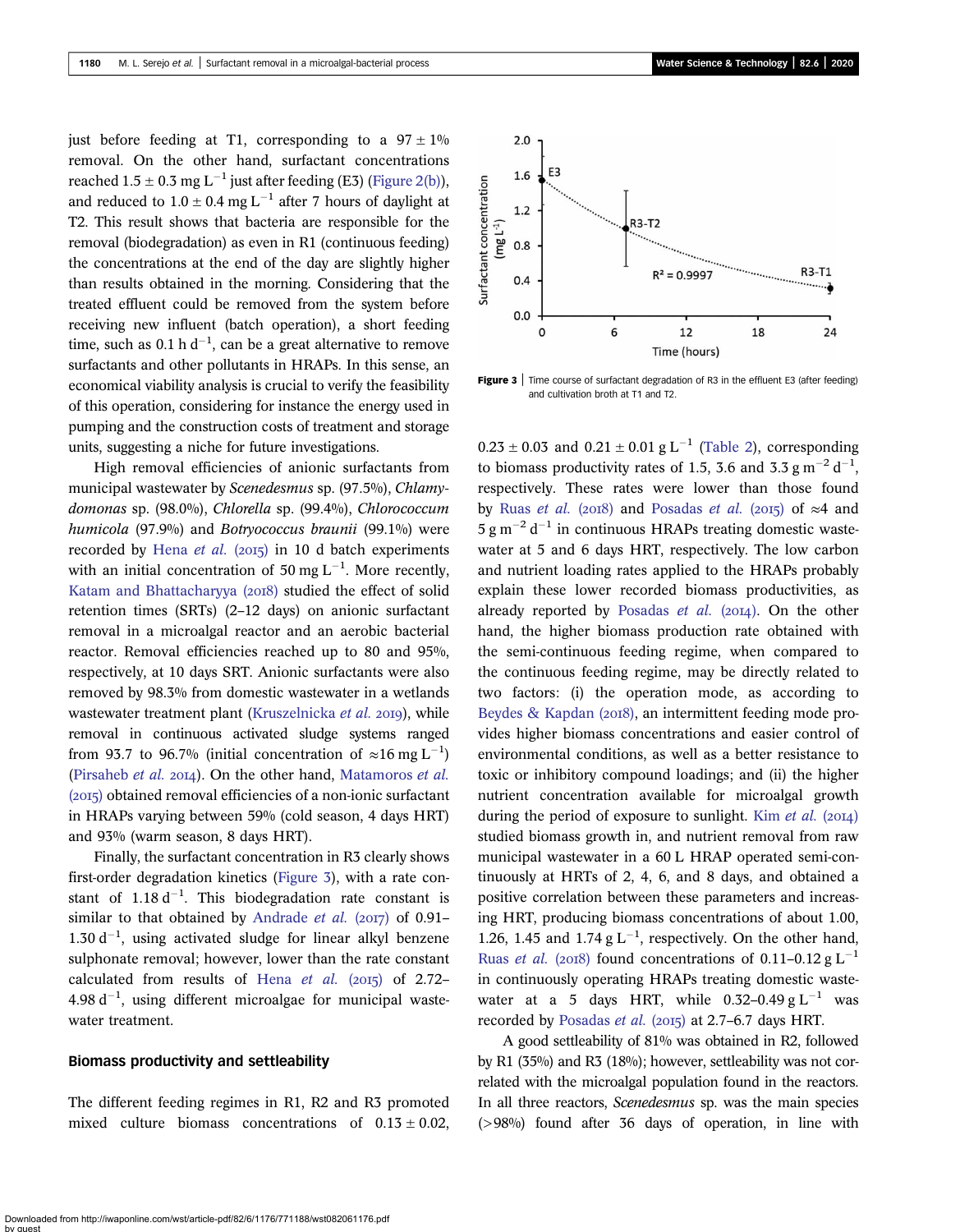|                                 | <b>Unit</b>             | R <sub>1</sub>  | R2              | R <sub>3</sub>  |
|---------------------------------|-------------------------|-----------------|-----------------|-----------------|
| <b>Environmental conditions</b> |                         |                 |                 |                 |
| pH                              | -                       | $8.6 \pm 0.5$   | $10.4 \pm 0.1$  | $10.1 \pm 0.3$  |
| <b>DO</b>                       | $mg L^{-1}$             | $7.6 \pm 1.3$   | $13.4 \pm 1.3$  | $11.8 \pm 1.6$  |
| Temperature                     | $^{\circ}C$             | $27.4 \pm 1.9$  | $27.3 \pm 1.8$  | $27.3 \pm 1.8$  |
| <b>Evaporation</b> losses       | ${\rm L~m^{-2}~d^{-1}}$ | $0.9 \pm 0.7$   | $0.9 \pm 0.7$   | $1.0 \pm 0.7$   |
| Removal efficiencies            |                         |                 |                 |                 |
| <b>COD</b>                      | 0/0                     | $74 \pm 8$      | $73 \pm 8$      | $70 \pm 13$     |
| <b>TOC</b>                      | 0/0                     | $41 \pm 8$      | $37 \pm 10$     | $42 \pm 14$     |
| IC                              | 0/0                     | $67 \pm 4$      | $59 \pm 5$      | $58 \pm 8$      |
| <b>TN</b>                       | 0/0                     | $65 \pm 8$      | $74 \pm 6$      | $76 \pm 8$      |
| $N-NH_4^+$                      | 0/0                     | $100 \pm 0$     | $100 \pm 0$     | $100 \pm 0$     |
| TP                              | 0/0                     | $46 \pm 5$      | $86 \pm 1$      | $80 \pm 7$      |
| Microalgal biomass              |                         |                 |                 |                 |
| <b>TSS</b>                      | $mg L^{-1}$             | $0.13 \pm 0.02$ | $0.23 \pm 0.03$ | $0.21 \pm 0.01$ |
| Settleability                   | 0/0                     | $35\pm10$       | $81 \pm 6$      | $18 \pm 6$      |

<span id="page-5-0"></span>Table 2 | Environmental conditions, COD and nutrient removal efficiencies, and biomass concentration and settleability found in the three HRAPs at T1

literature: this species has been commonly reported in continuous photobioreactors treating domestic wastewater [\(Muñoz &](#page-7-0) [Guieysse](#page-7-0) 2006; [Posadas](#page-7-0) et al. 2015), but also in a semi-continuous HRAP treating raw municipal wastewater, together with Chlorella sp. and Stigeoclonium sp. (Kim [et al.](#page-6-0) 2014). Settleability in this last case was very high, at 99%.

#### Removal efficiency of COD and nutrients

Despite the elevated temperatures ( $\approx$ 27.2 °C) obtained in the reactors (Table 2), relatively low evaporation losses (≈0.9 L m<sup>-2</sup> d<sup>-1</sup>) were recorded, when compared to those estimated by [Guieysse](#page-6-0) et al. (2013) under outdoor conditions in tropical climates  $(1.3 \text{ L m}^{-2} \text{ d}^{-1})$ . On the other hand, in the cultivation broth of R1 a lower pH and DO were recorded than in R2 and R3, which was directly related to microalgal-bacterial growth [\(Muñoz & Guieysse](#page-7-0) 2006).

Similar COD and TOC removals of 70–74 and 37–42%, respectively, were found in all reactors, due to similar bacterial activity in spite of different operational conditions. Kim [et al.](#page-6-0)  $(2014)$  found slightly lower COD and TOC removal efficiencies, of 63 and 34%, respectively, in a semi-continuous HRAP treating raw municipal wastewater at 8 days HRT (initial COD and TOC of 110 and 60 mg  $\mathrm{L}^{-1}$ , respectively). In continuous HRAPs, COD and TOC removals were in the range 66–86 and 54–70%, respectively, at  $6.0-6.7$  days HRT ([Posadas](#page-7-0) *et al.* 2015). Apart from organic carbon, microalgal processes may reduce IC as well, as a result of photosynthesis. In R1, the removal of IC was higher (67  $\pm$  4%) than observed in R2 (59  $\pm$  5%) and in R3  $(58 \pm 8\%)$ . Based on the carbon content of around 50–53% for Scenedesmus sp. biomass cultivated in domestic waste-water, as found by [Posadas](#page-7-0) *et al.* ( $2015$ ), it can be inferred that in all reactors the main mechanism of carbon removal was assimilation into biomass. Stripping of carbon was also recorded, but only in R1 (11–16%), which can explain the higher removal of IC in R1.

The TN removal efficiency as obtained in R1 (69  $\pm$  8%) was slightly lower than in R2 (74  $\pm$  6%) and in R3 (76  $\pm$  8%), which can be related to the higher biomass productivity recorded in R2 and R3. Ammonia  $(N-NH_4^+)$  was completely removed in all reactors, and nitrite  $(N-NO<sub>2</sub>)$  and nitrate  $(N-NO<sub>3</sub>)$  were not detected in the effluent. Phosphate removal in R1 (46  $\pm$  5%) was also lower than in R2 and R3, with the removal from R2 (86  $\pm$  1%) slightly higher than from R3 (80  $\pm$  7%). Kim *[et al.](#page-6-0)* (2014) found TN and TP removal efficiencies of 92–95 and 81–95%, respectively, in a semi-continuous HRAP treating raw municipal wastewater at 2–8 days HRT, with an initial TN of  $44.8 \text{ mg L}^{-1}$ and an initial TP of 4.7 mg  $L^{-1}$ . Alternatively, [Posadas](#page-7-0) [et al.](#page-7-0)  $(2015)$  recorded TN and TP removals of 60-97 and 33–70%, respectively, in continuous HRAPs treating primary domestic wastewater during different seasons, at 2.8–6.7 days HRT and using a controlled pH (initial TN of 52–70 mg L<sup>-1</sup> and TP of 9–11 mg L<sup>-1</sup>). Higher ammonium and phosphorus removal efficiencies from synthetic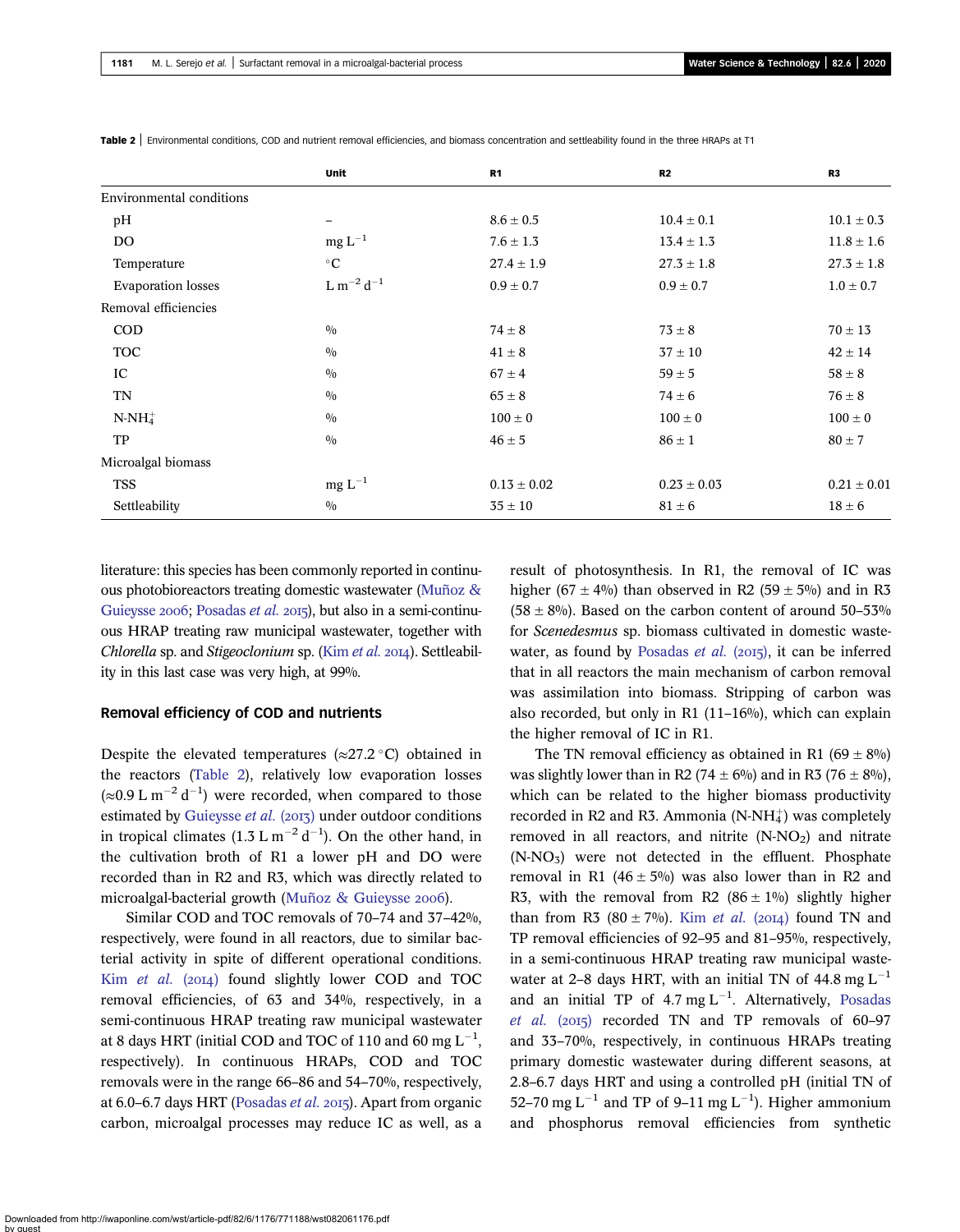<span id="page-6-0"></span>wastewater, using Chlorella vulgaris (UTEX 2714), were also found by de-Bashan et al.  $(2002)$  in semi-continuous cultures, when compared to the removal in continuous and batch cultures.

Based on the biomass N  $(8.4-9.0\%)$  and P  $(0.8-1.3\%)$ content of Scenedesmus sp. cultivated in domestic waste-water as obtained by [Posadas](#page-7-0)  $et$  al. (2015), we can infer that the main mechanism of N removal from R1 was ammonia stripping  $($ >73%), while in R2 and R3 it was ammonia stripping (54–57%) and assimilation into biomass (43– 46%). Considering the pH of the reactors, a higher share of ammonium ion in the cultivation broth was evidenced in R1, while ammonia was recorded in R2 and R3. In contrast, assimilation into biomass accounts for the same range in the three reactors (34–58%); however, the high pH recorded may have promoted significant precipitation of P [\(Muñoz & Guieysse](#page-7-0) 2006).

# **CONCLUSIONS**

Semi-continuous feeding in HRAPs operated during the daylight period showed to be more advantageous than the usual continuous operation, with respect to both the microalgal biomass productivity and the nutrient removal efficiencies. Especially considering surfactant removal, a feeding for only 0.1 h  $d^{-1}$  may give the best results when the treated effluent is withdrawn from the system before admitting new influent (batch operation). However, further research is still needed to increase the performance of microalgal-bacterial systems operated in batch or semi-continuously for domestic wastewater treatment, as well as an investigation into the removal of other groups of surfactants and an improvement of nutrient recovery into biomass, and also an analysis of economic viability.

# ACKNOWLEDGEMENTS

The authors wish to thank the Brazilian National Research Council – CNPq (project number 429567/2016–2) and the INCT ETEs Sustentáveis Group for financial support.

### **REFERENCES**

Aboulhassan, M. A., Souabi, S., Yaacoubi, A. & Baudu, M. [Removal of surfactant from industrial wastewaters by](http://dx.doi.org/10.1007/BF03325941)

[coagulation flocculation process](http://dx.doi.org/10.1007/BF03325941). International Journal of Environmental Science and Technology 3 (4), 327–332.

- Andrade, M. V. F., Sakamoto, I. K., Corbi, J. J., Silva, E. L. & Varesche, M. B. A. 2017 [Effects of hydraulic retention time,](http://dx.doi.org/10.1016/j.biortech.2016.11.001) [co-substrate and nitrogen source on laundry wastewater](http://dx.doi.org/10.1016/j.biortech.2016.11.001) [anionic surfactant degradation in fluidized bed reactors](http://dx.doi.org/10.1016/j.biortech.2016.11.001). Bioresource Technology 224, 246–254.
- APHA (American Public Health Association), AWWA (American Water Works Association) & WEF (Water Environment Federation) 2012 Standard Methods for the Examination of Water and Wastewater, 22nd edn. APHA/AWWA/WEF, Washington, DC, USA.
- Beydes, H. & Kapdan, I. K. 2018 [Algal nutrient removal from](http://dx.doi.org/10.1007/s41742-018-0092-0) [wastewater in fed-batch operated photobioreactor](http://dx.doi.org/10.1007/s41742-018-0092-0). International Journal of Environmental Research 12 (3), 303–311.
- Brasil 2005 National Environment Council (Conselho Nacional do Meio Ambiente – CONAMA). Resolution No. 357.
- de-Bashan, M. M., Hernandez, J.-P. & Bashan, Y. 2002 [Removal of](http://dx.doi.org/10.1016/S0043-1354(01)00522-X) [ammonium and phosphorus ions from synthetic wastewater by](http://dx.doi.org/10.1016/S0043-1354(01)00522-X) the microalgae Chlorella vulgaris [co-immobilized in alginate](http://dx.doi.org/10.1016/S0043-1354(01)00522-X) [beads with the microalgae growth-promoting bacterium](http://dx.doi.org/10.1016/S0043-1354(01)00522-X) [Azospirillum brasilense](http://dx.doi.org/10.1016/S0043-1354(01)00522-X). Water Research 36, 2941–2948.
- Guieysse, B., Béchet, Q. & Shilton, A. 2013 [Variability and](http://dx.doi.org/10.1016/j.biortech.2012.10.096) [uncertainty in water demand and water footprint](http://dx.doi.org/10.1016/j.biortech.2012.10.096) [assessments of fresh algae cultivation based on case studies](http://dx.doi.org/10.1016/j.biortech.2012.10.096) [from five climatic regions](http://dx.doi.org/10.1016/j.biortech.2012.10.096). Bioresource Technology 128, 317–323.
- Hena, S., Abida, N. & Tabassum, S. 2015 [Screening of facultative](http://dx.doi.org/10.1039/C5RA20019A) [strains of high lipid producing microalgae for treating](http://dx.doi.org/10.1039/C5RA20019A) [surfactant mediated municipal wastewater](http://dx.doi.org/10.1039/C5RA20019A). RSC Advances 5, 98805–98813.
- Katam, K. & Bhattacharyya, D. 2018 [Comparative study on](http://dx.doi.org/10.1007/s11356-018-2209-6) [treatment of kitchen wastewater using a mixed microalgal](http://dx.doi.org/10.1007/s11356-018-2209-6) [culture and an aerobic bacterial culture: kinetic evaluation](http://dx.doi.org/10.1007/s11356-018-2209-6) [and FAME analysis](http://dx.doi.org/10.1007/s11356-018-2209-6). Environmental Science and Pollution Research 25, 20732–20742.
- Kim, B.-H., Kang, Z., Ramanan, R., Choi, J.-E., Cho, D.-H., Oh, H.-M. & Kim, H.-S. 2014 [Nutrient removal and biofuel](http://dx.doi.org/10.4014/jmb.1312.12057) [production in high rate algal pond using real municipal](http://dx.doi.org/10.4014/jmb.1312.12057) [wastewater.](http://dx.doi.org/10.4014/jmb.1312.12057) Journal of Microbiology and Biotechnology 24 (8), 1123–1132.
- Kruszelnicka, I., Ginter-Kramarczyk, D., Wyrwas, B. & Idkowiak, J. Evaluation of surfactant removal efficiency in selected domestic wastewater treatment plants in Poland. Journal of Environmental Health Science and Engineering 17, 1257–1264.
- Lechuga, M., Fernández-Serrano, M., Jurado, E., Núñez-Olea, J. & Ríos, F. 2016 [Acute toxicity of anionic and non-ionic](http://dx.doi.org/10.1016/j.ecoenv.2015.11.027) [surfactants to aquatic organisms](http://dx.doi.org/10.1016/j.ecoenv.2015.11.027). Ecotoxicology and Environmental Safety 125, 1–8.
- Market Wired 2017 Surfactants market to be worth \$46.20 billion by 2022: Grand View Research, Inc., Available at: [https://](https://www.marketwatch.com/press-release/surfactants-market-to-reach-4620-billion-by-2022-grand-view-research-inc-2015-10-28) [www.marketwatch.com/press-release/surfactants-market-to](https://www.marketwatch.com/press-release/surfactants-market-to-reach-4620-billion-by-2022-grand-view-research-inc-2015-10-28)[reach-4620-billion-by-2022-grand-view-research-inc-2015-10-](https://www.marketwatch.com/press-release/surfactants-market-to-reach-4620-billion-by-2022-grand-view-research-inc-2015-10-28) [28](https://www.marketwatch.com/press-release/surfactants-market-to-reach-4620-billion-by-2022-grand-view-research-inc-2015-10-28) (accessed 25 November 2019).
- Matamoros, V., Gutiérrez, R., Ferrer, I., García, J. & Bayona, J. M. [Capability of microalgae-based wastewater treatment](http://dx.doi.org/10.1016/j.jhazmat.2015.02.002)